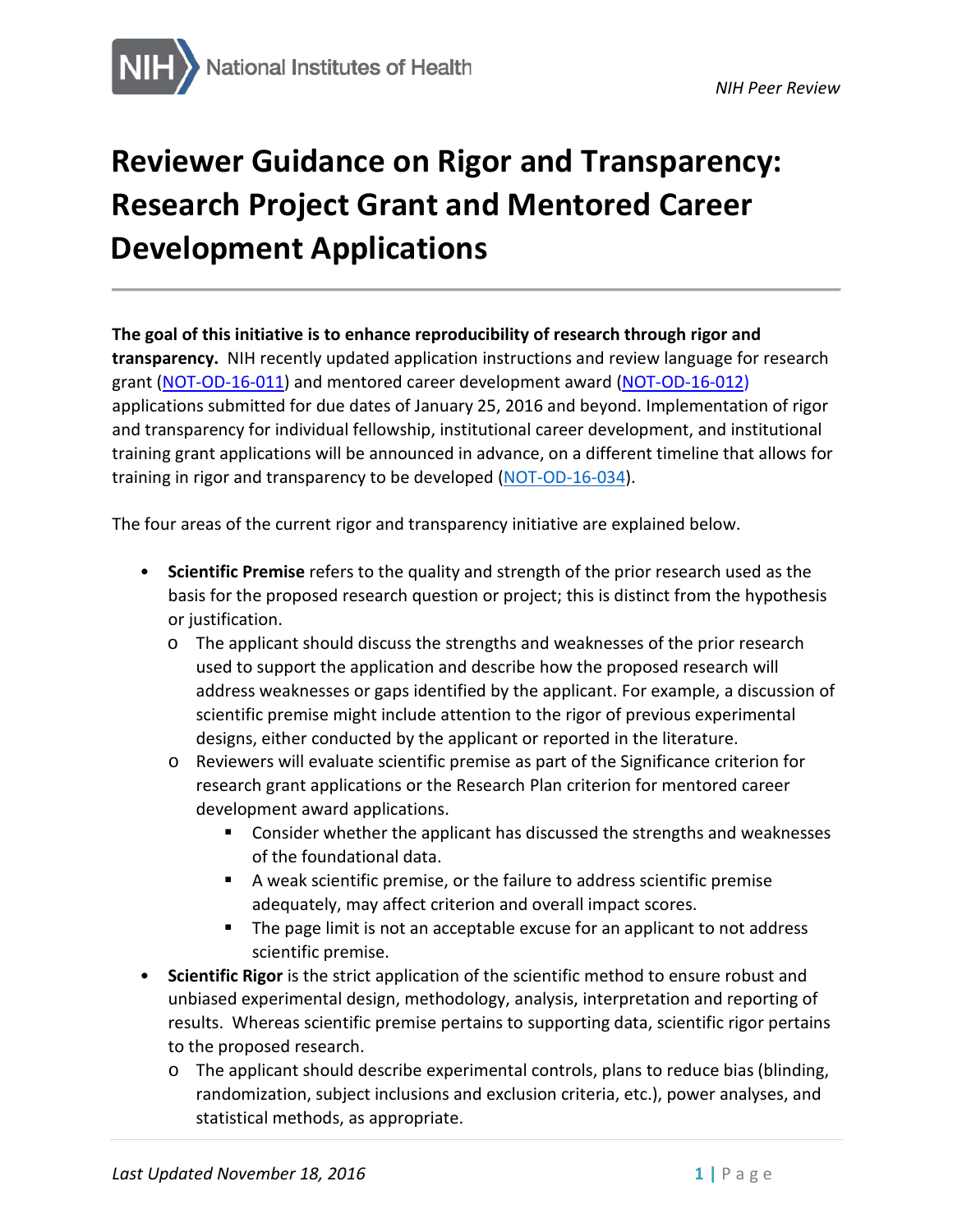- o Reviewers will assess scientific rigor as part of the Approach criterion for research grant applications and the Research Plan criterion for mentored career development award applications, as well as the overall impact score.
	- The Vertebrate Animal Section no longer requires a justification of animal numbers [\(NOT-OD-16-006\)](https://grants.nih.gov/grants/guide/notice-files/NOT-OD-16-006.html). Inadequate vertebrate animal numbers should be reflected in the score and will not result in a block to funding.
	- Reviewers will assess information concerning numbers of animals according to the section where it is included in the application.

|                                                                        | <b>Scientific Premise</b> | <b>Scientific Rigor</b> |  |
|------------------------------------------------------------------------|---------------------------|-------------------------|--|
| <b>Pertains to:</b>                                                    | Supporting data           | Proposed research       |  |
| <b>Review Criterion - Research Grants</b>                              | Significance              | Approach                |  |
| <b>Review Criterion - Mentored</b><br><b>Career Development Grants</b> | Research Plan             | Research Plan           |  |

- **Consideration of Sex and Other Biological Variables** includes the critical factors affecting health or disease in vertebrate animals or human subjects. Biological variables, such as sex, age, weight, and underlying health conditions, are often critical factors affecting health or disease.
	- o Applicants are expected to factor Sex as a Biological Variable (SABV) into research designs, analyses, and reporting in vertebrate animal and human studies.
		- Consideration of SABV does not necessarily mean sex differences research. See Figure 1 in ["Studying both sexes =](http://www.fasebj.org/content/30/2/519.long) A guiding principle for biomedicine" for further detail.
		- A justification is expected if the application proposes to study one sex, for example in the case of a sex-specific condition or phenomenon (e.g., ovarian or prostate cancer), acutely scare resources, or sex-specific hypotheses when there are known differences between males and females.
		- Cost and absence of known sex differences are inadequate justifications for not studying both sexes.
	- o Reviewers will assess the applicant's plans to address relevant biological variables, such as sex, as part of the Approach (or Research Plan) criterion score and the overall impact score, and comment on the adequacy of those plans in their written critiques and in meeting discussions.
		- Reviewers will assess justifications for numbers of animals according to the section where it is included in the application.
		- See additional reviewer guidance for evaluating sex as a biological variable: https://grants.nih.gov/grants/peer/guidelines\_general/SABV\_Decision\_Tree for Reviewers.pdf.
- **Authentication of Key Biological and/or Chemical Resources.** Key biological and/or chemical resources are those that 1) may differ from laboratory to laboratory or over time; 2) may have qualities and/or qualifications that could influence the research data; and 3) are integral to the proposed research. These include, but are not limited to, cell lines, specialty chemicals, antibodies, and other biologics, not standard laboratory reagents.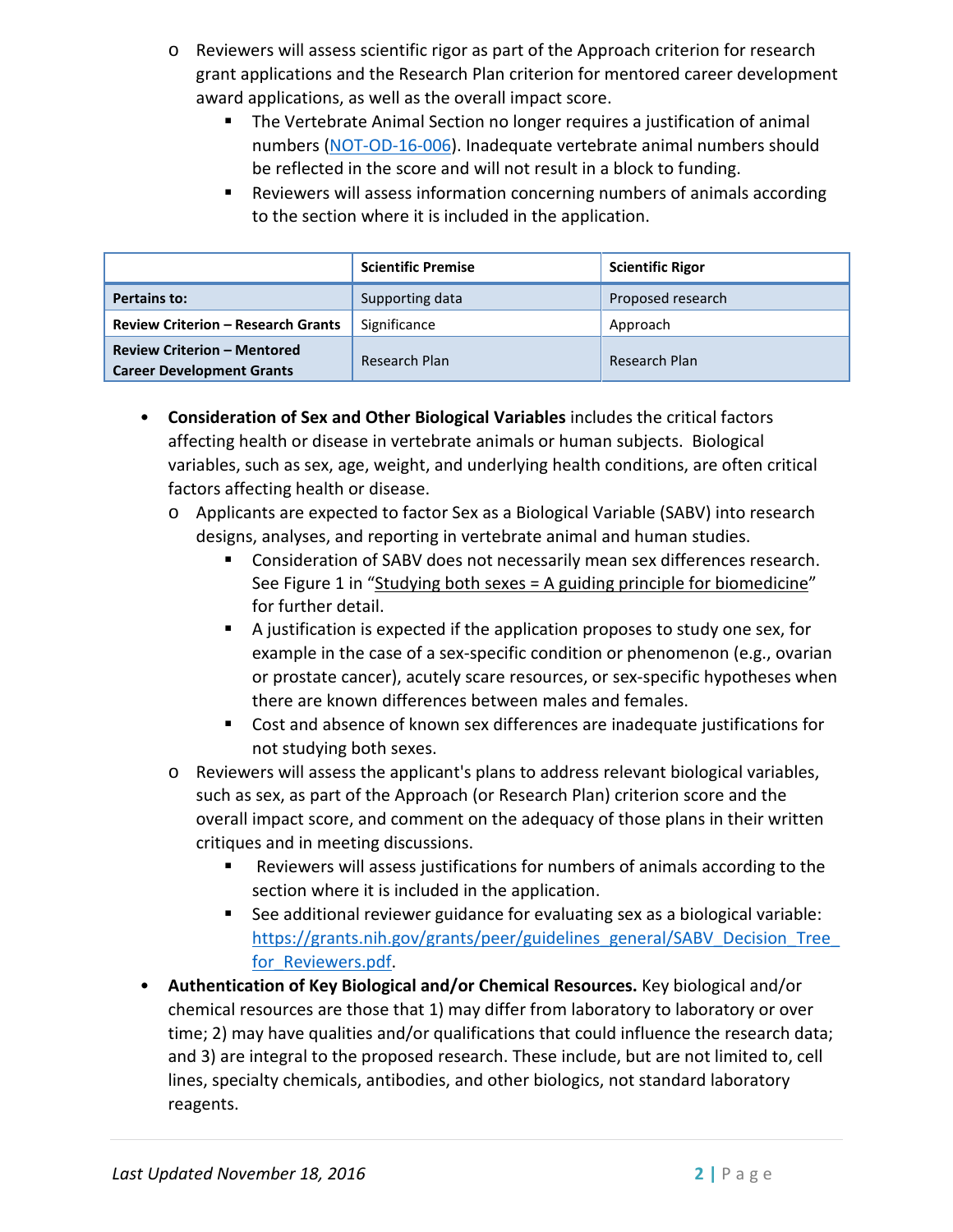- o Applicants should provide a brief plan (one page or less).
	- The plan should not include authentication data.
	- **The plan may reflect existing guidelines or standards for authentication of a** resource when such standards exist.
- o Reviewers will discuss the authentication plan after scoring; comments on key resource authentication should not affect scores.
	- Reviewers will comment in their written critiques and discussion at the meeting on the adequacy of the plan for key resource authentication; comments can be addressed by the applicant prior to award for meritorious applications.
	- Reviewers should note if the authentication plan is missing from the application.

Not all activity codes are included in the rigor and transparency initiative. Therefore, reviewers need to follow the correct review criteria and use the appropriate and current critique template for each application. Your Scientific Review Officer (SRO) should provide or direct you to the appropriate templates and guidance.

Page limits have not changed. SROs and reviewers need to be alert for over-stuffed applications.

You may submit your comments/questions about the NIH policy to reproducibility@nih.gov.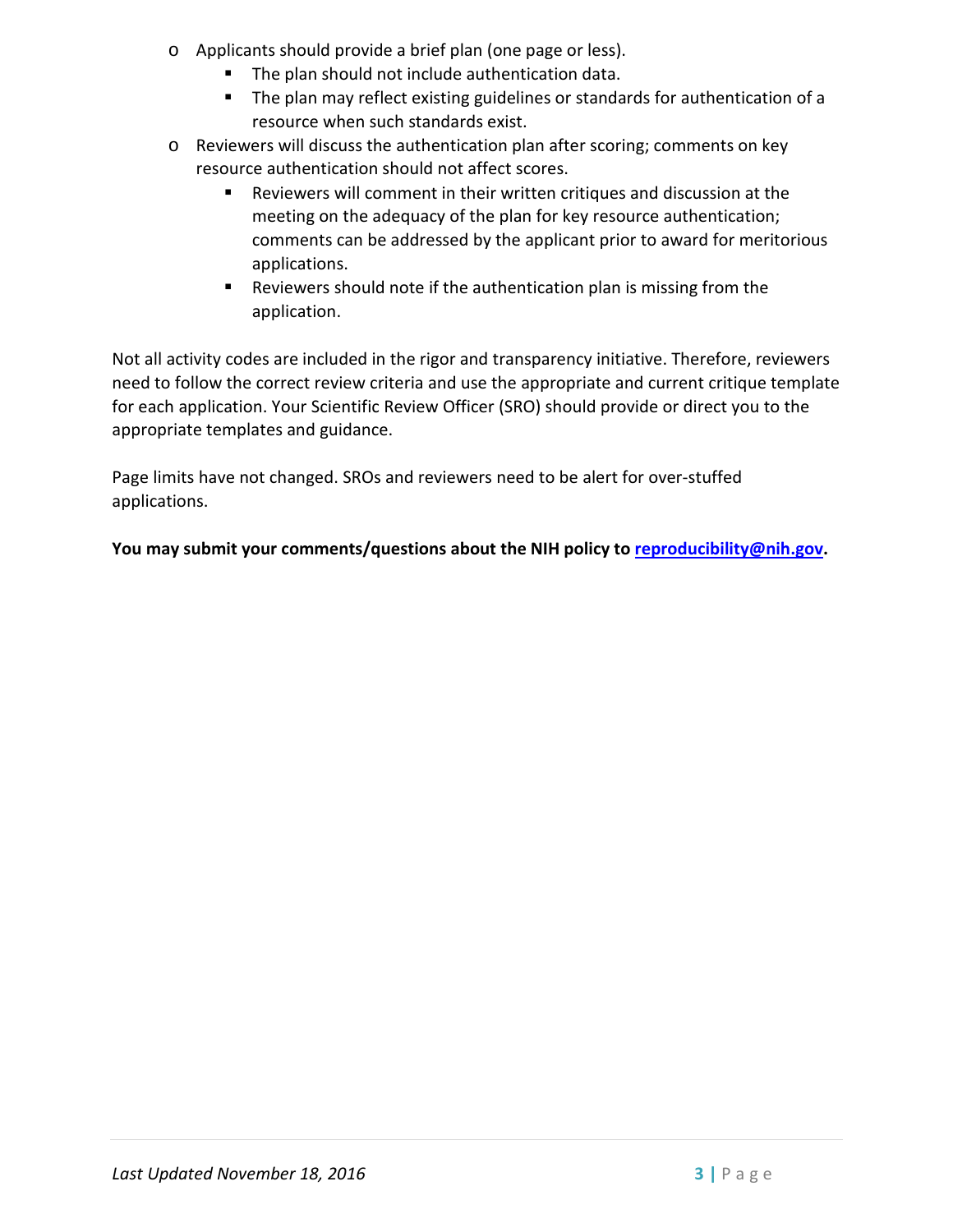### **OVERVIEW: RESEARCH PROJECT GRANT (RPG) APPLICATIONS**

| <b>Element of Rigor and</b><br><b>Transparency</b>                                    | Section of<br><b>Application</b> | <b>Criterion</b><br><b>Score</b> | <b>Additional</b><br><b>Review</b><br>Consideration | <b>Contribute to</b><br><b>Overall Impact</b><br>Score? |
|---------------------------------------------------------------------------------------|----------------------------------|----------------------------------|-----------------------------------------------------|---------------------------------------------------------|
| <b>Scientific Premise</b>                                                             | Research<br>Strategy             | Significance                     | <b>NA</b>                                           | <b>Yes</b>                                              |
| <b>Scientific Rigor</b>                                                               | Research<br>Strategy             | Approach                         | <b>NA</b>                                           | Yes                                                     |
| <b>Consideration of</b><br><b>Relevant Biological</b><br>Variables, such as Sex       | Research<br>Strategy             | Approach                         | <b>NA</b>                                           | Yes                                                     |
| <b>Authentication of Key</b><br><b>Biological and/or</b><br><b>Chemical Resources</b> | <b>New</b><br>Attachment         | <b>NA</b>                        | Yes                                                 | No                                                      |

## **OVERVIEW: MENTORED CAREER DEVELOPMENT AWARD (K) APPLICATIONS**

| <b>Element of Rigor and</b><br><b>Transparency</b>                                    | Section of<br><b>Application</b> | <b>Criterion</b><br><b>Score</b> | <b>Additional</b><br><b>Review</b><br>Consideration | Contribute to<br><b>Overall Impact</b><br>Score? |
|---------------------------------------------------------------------------------------|----------------------------------|----------------------------------|-----------------------------------------------------|--------------------------------------------------|
| <b>Scientific Premise</b>                                                             | Research<br>Strategy             | Research<br>Plan                 | <b>NA</b>                                           | <b>Yes</b>                                       |
| <b>Scientific Rigor</b>                                                               | Research<br>Strategy             | Research<br>Plan                 | <b>NA</b>                                           | <b>Yes</b>                                       |
| <b>Consideration of</b><br><b>Relevant Biological</b><br>Variables, such as Sex       | Research<br>Strategy             | Research<br>Plan                 | <b>NA</b>                                           | <b>Yes</b>                                       |
| <b>Authentication of Key</b><br><b>Biological and/or</b><br><b>Chemical Resources</b> | <b>New</b><br>Attachment         | <b>NA</b>                        | Yes                                                 | No                                               |